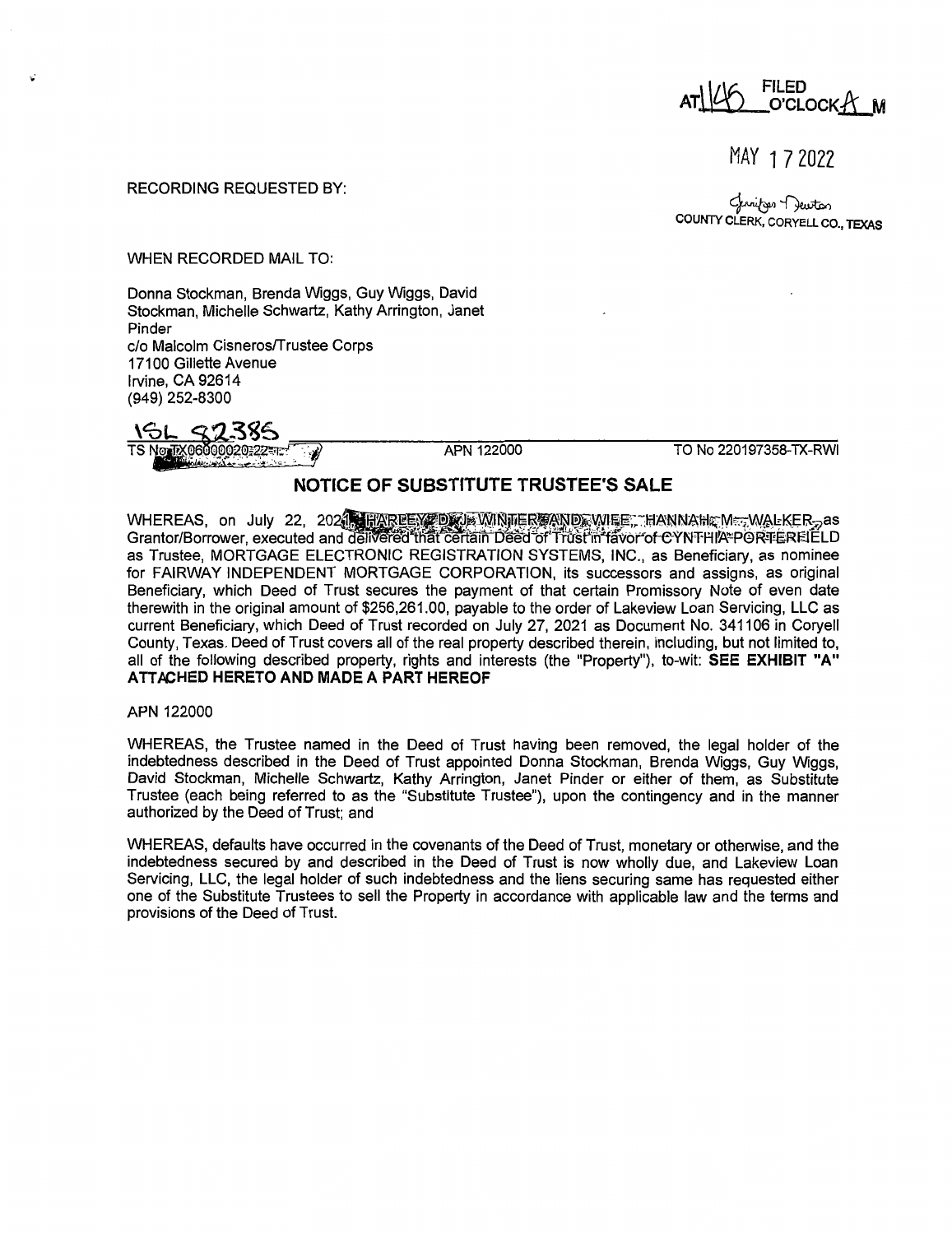..

NOW THEREFORE, NOTICE IS HEREBY GIVEN that on Tuesday, duly 5,2022 at 10:00 AM; not ater than three (3) hours after such time, being the first Tuesday of such month. the Substitute Trustee will sell the Property at public venue to the highest bidder for cash. The sale will take place in Coryell County, Texas, at the area designated by the Commissioner's Court for sales of real property under a power of sale conferred by a Deed of Trust or other contract lien as follows: **Coryell County Courthouse, 620 East Main Street, Gatesville, TX 76528, or if the preceding area is no longer the designated area, at the area most recently designated by the County Commissioner's Court.** 

The Deed of Trust may encumber both real and personal property. Formal notice is hereby given of and Lakeview Loan Servicing, LLC's election to proceed against and sell both the real property and any personal property described in said Deed of Trust in accordance with and Lakeview Loan Servicing, LLC's rights and remedies under the Deed of Trust and Section 9.604(a) of the Texas Business and Commerce Code.

NOTICE IS FURTHER GIVEN, that except to the extent that the Substitute Trustee may bind and obligate Mortgagors to warrant title the Property under the terms of the Deed of Trust. Pursuant to Section 51.009 of the Texas Property Code, the Property will be sold in "as is", "where is" condition. C onveyance of the Property shall be made without any representations or warranties whatsoever, expressed or implied. Prospective bidders are strongly urged to examine the applicable property records to determine the nature and extent of such matters and are advised to conduct an independent investigation of the nature and physical condition of the Property.

Pursuant to Section 51.009 of the Texas Property Code, the Property will be sold in "as is", "where is" condition, without any expressed or implied warranties, except as to the warranted.

WITNESS, my hand this  $\begin{bmatrix} 1 & 0 \\ 0 & \text{day of} \end{bmatrix}$   $\begin{bmatrix} 0 & 0 \\ 0 & \text{day of} \end{bmatrix}$ WITNESS, my hand this **11<sub>2</sub>** day of **Maux**<br>By: Donna Stockman, Brenda Wiggs, Guy Wiggs, David Stockman, Michelle Schwartz, Kathy Arrington,

Janet Pinder Substitute Trustee(s)

**ASSERT AND PROTECT YOUR RIGHTS AS A MEMBER OF THE ARMED FORCES OF THE UNITED STATES. IF YOU ARE OR YOUR SPOUSE IS SERVING ON ACTIVE MILITARY DUTY, INCLUDING**  ACTIVE MILITARY DUTY **AS A** MEMBER OF THE TEXAS NATIONAL GUARD OR THE NATIONAL GUARD OF ANOTHER STATE OR **AS A** MEMBER OF A RESERVE COMPONENT OF THE ARMED FORCES OF THE UNITED STATES, PLEASE SEND WRITTEN NOTICE OF THE ACTIVE DUTY MILITARY SERVICE TO THE SENDER OF THIS NOTICE IMMEDIATELY.

### SALE INFORMATION CAN BE OBTAINED ONLINE AT www.insourcelogic.com FOR AUTOMATED SALES INFORMATION PLEASE CALL: In Source Logic AT 702-659-7766

#### FOR REINSTATEMENT/ PAY OFF REQUESTS CONTACT: (949) 252-8300

To the extent your original obligation was discharged or is subject to an automatic stay of bankruptcy under Title 11 of the United States Code, this notice is for compliance and/or informational purposes only and does not constitute an attempt to collect a debt or to impose personal liability for such obligation. However, a secured party retains rights under its security instrument, including the right to foreclose its lien.